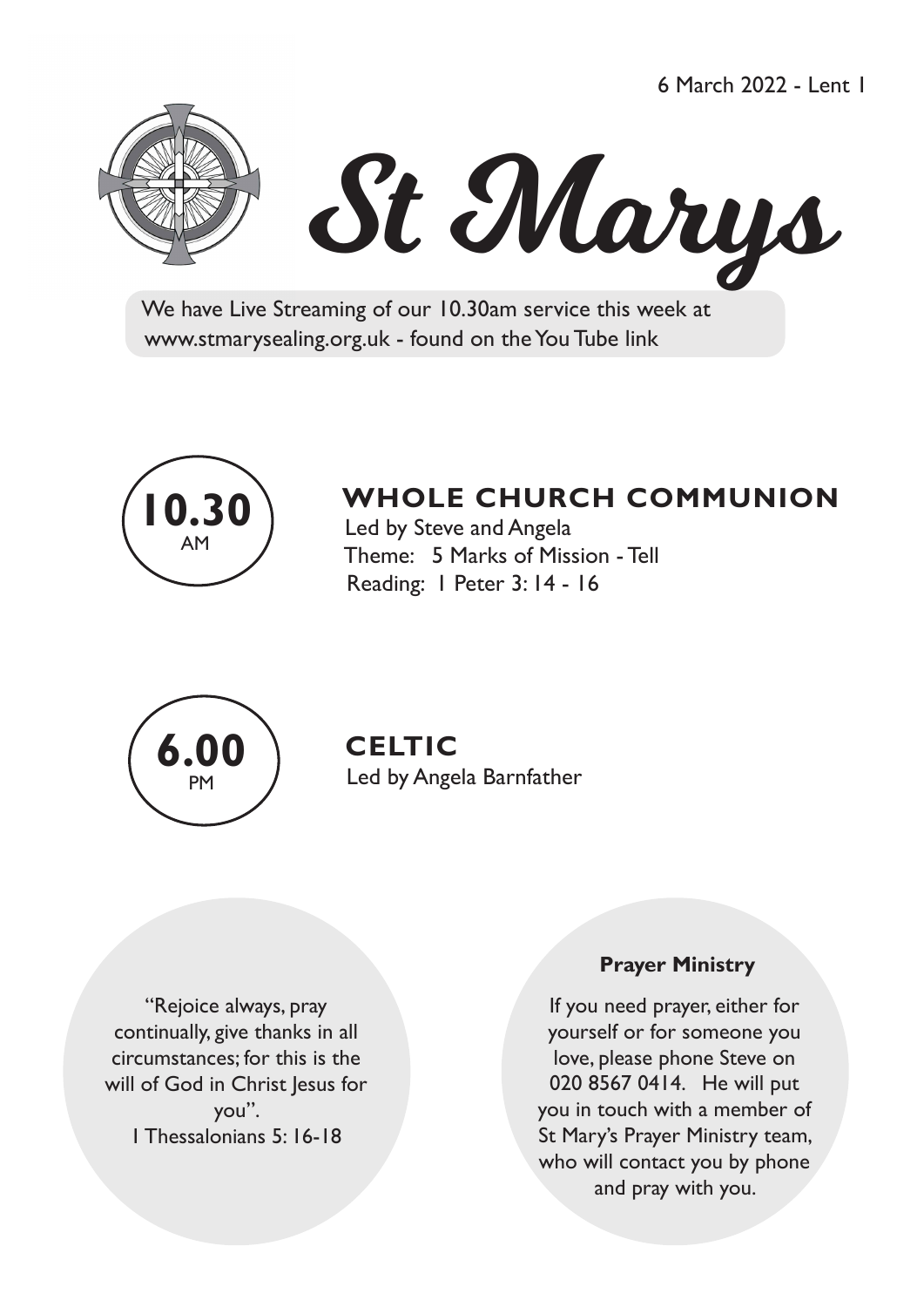### **St Marys Lent Course 2022 - Say Yes To Life - Ruth Valerio**

Each **Wednesday evening 7.45 - 9.30pm** participants will be encouraged to:

- Read a chapter from "Saying Yes to Life (SYTL)" before the group meets
- Reflect on passages from Genesis 1 and the chapter from SYTL.
- Listen to a video interview with Christian leaders, thinkers, campaigners and scientists from around the world.
- Share, discuss, explore, learn and pray together
- Make lifestyle goals and changes arising from what we have learned.

This takes place in the Polygon

| Let there be light                        |
|-------------------------------------------|
| Let the waters be separated               |
| Let the land produce vegetation           |
| Let there be lights in the sky            |
| Let the waters teem with living creatures |
| Let us make humankind in our image        |
|                                           |



### **St. Mary's Afghan Appeal**

St Mary's are collecting for Afghanistan. Our money will pay for food and medical packs, warmer clothing and long and short-term support.

The reason we are sending our gifts to Tearfund is because they have local partners working in Afghanistan and have been working there for four decades. All gifts given will go to the Tear Fund Afghanistan Appeal.

### HOW TO GIVE

1. Cheques or cash. Cheques should be made out to St Mary's PCC, Ealing. Please write Afghanistan on the back. Please use the Afghan appeal envelopes obtained from the Welcome Desk at the back of Church. Envelopes should be put in the collection column today.

2. Bank Payments:

Pay: St Mary's Church Ealing Stewardship Account or St Mary's Stewardship (if limited to a certain number of characters) Bank: Nat West - Sort Code: 60-23-13 - Account no. 17671027 Reference:Afghanistan

**Closing date of the appeal is extended to March 13 2022**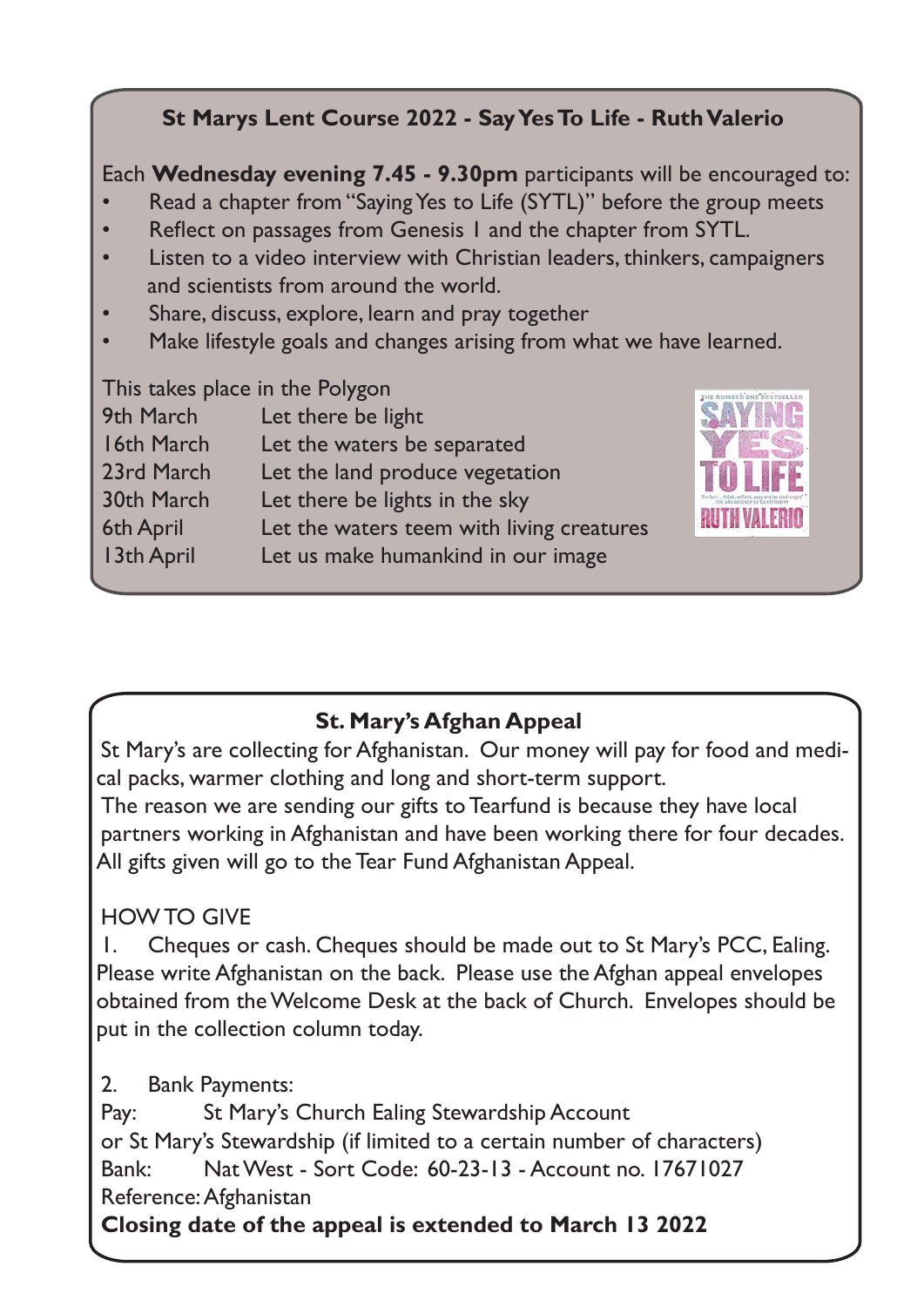### **COVID**

It is now **no longer mandatory to** wear face masks in church, although of course you may continue to do so if you wish.

The gallery is open at our morning services for anyone who would like to sit with more space around them.

We still enter the church through the Polygon doors. This gives us more space to socially distance, and allow vulnerable people to feel safe to come and worship in person. It also keeps the church warmer as the front doors will be closed.

**Please, if you have tested positive for Covid or have any signs of a new cough, sore throat or cold, stay at home.** 

#### **SERMON SERIES**

During Lent, our sermon series will be based on the Five Marks of Anglican Mission:

**TELL -** to proclaim the good news of the Kingdom **TEACH -** to teach, baptise and nurture new believers **TEND** - to respond to human need by loving service **TRANSFORM -** to challenge unjust structures of society **TREASURE -** to safeguard the integrity of creation and renew the life of the earth



### **PLEASE PRAY OR GIVE THANKS FOR …**

- all those ill in body or spirit, lonely, depressed or recently bereaved.
- Nettie, Jean & Marliese.
- Viv, husband of Hazel, in Hammersmith hospital. Please pray that he has his heart operation soon and it is successful.
- for all the people in UK who have relatives in Ukraine who are sheltering from the bombings and invasion and those fleeing to other countries for safety.

 *Please let the church office know if you would like a prayer request.*